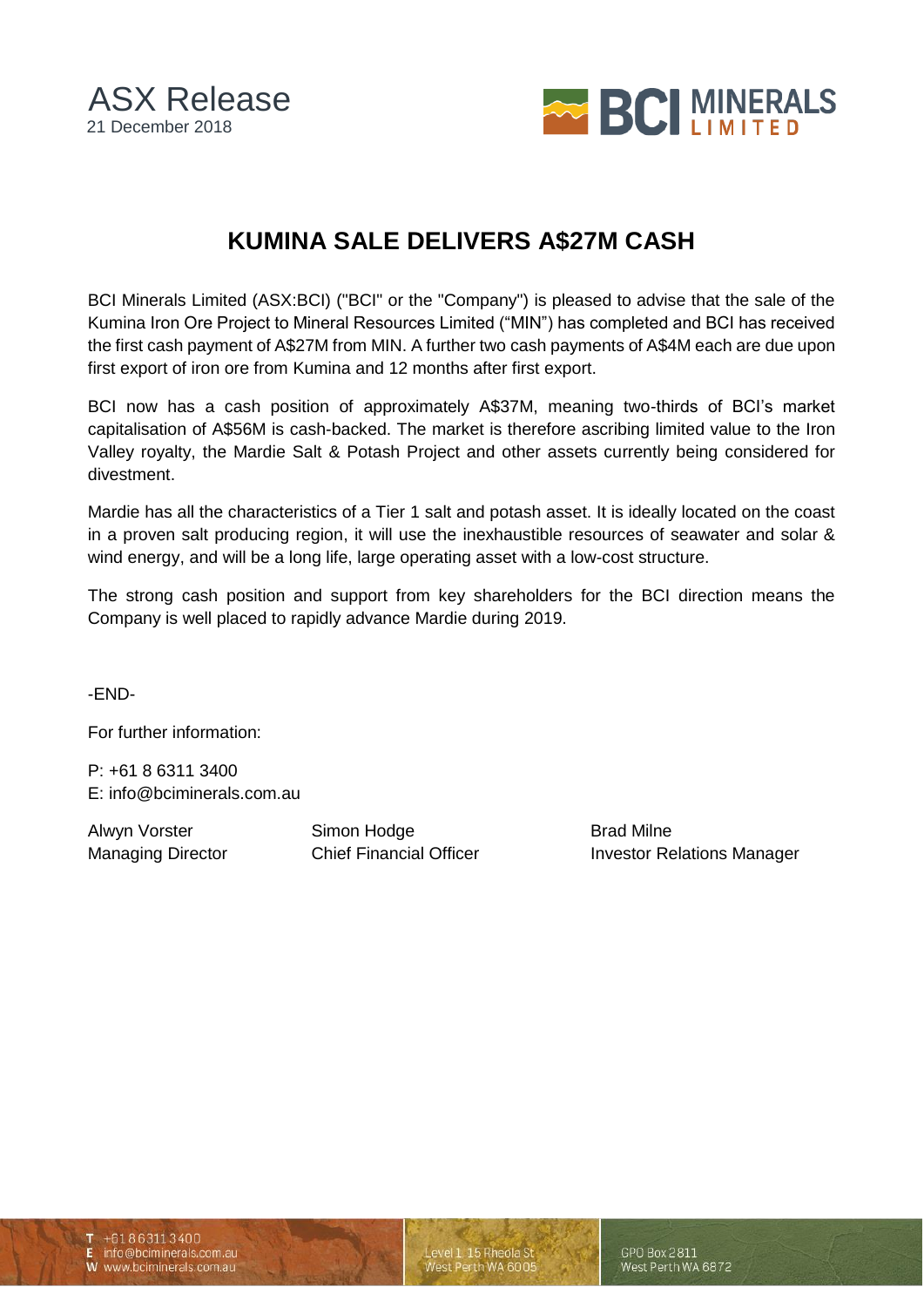## **APPENDIX: MARDIE LOCATION AND SITE LAYOUT**

*Figure 1: Location*



*Figure 2: Site Layout*